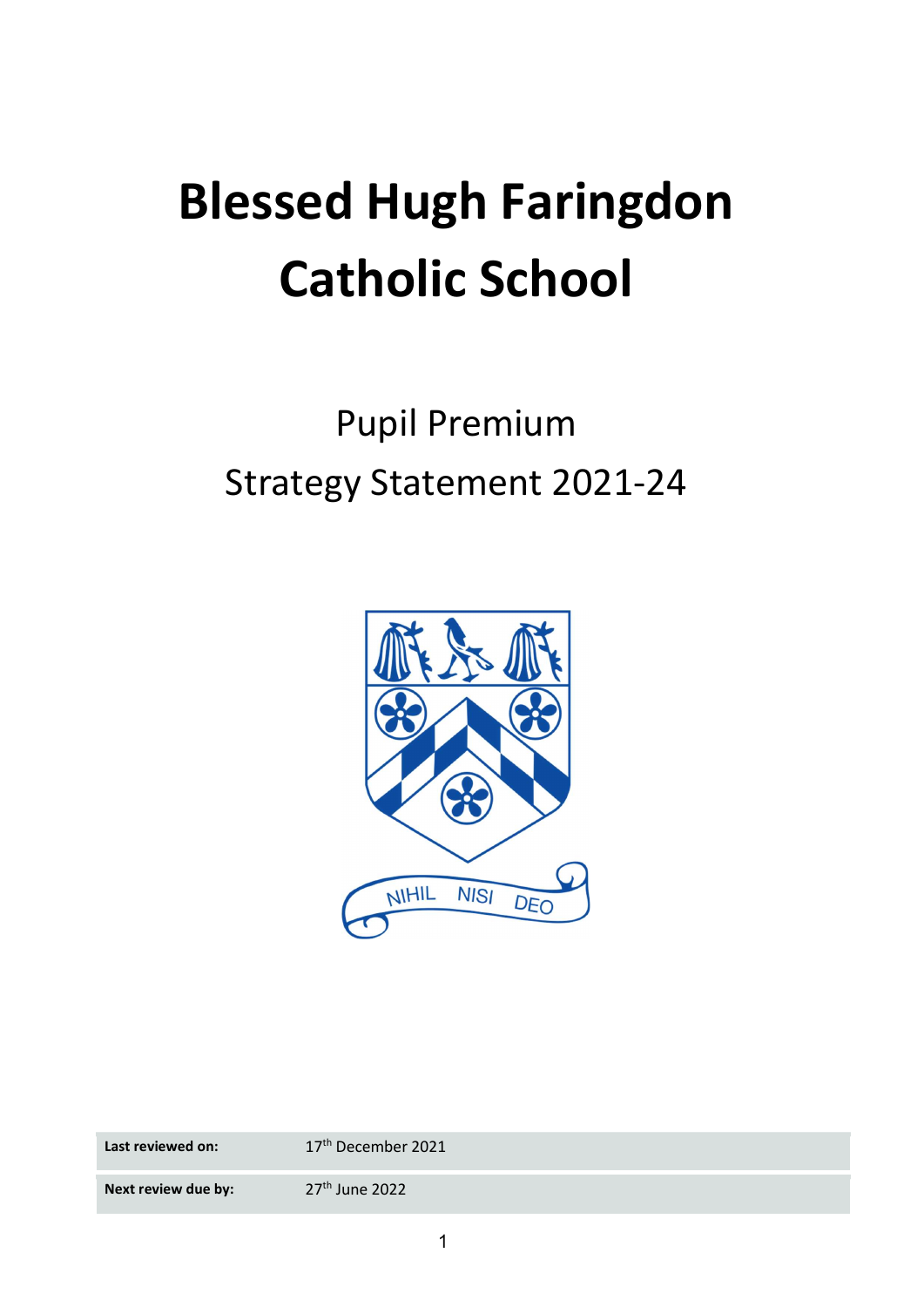# BHFCS Pupil Premium Strategy Statement 2021-24

This statement details our school's use of pupil premium (and recovery premium) for the 2021 to 2024 academic year's funding to help improve the attainment of our disadvantaged pupils.

It outlines our pupil premium strategy, how we intend to spend the funding in this academic year and the effect that last year's spending of pupil premium had within our school.

#### School overview

| <b>Detail</b>                                                                                             | Data                                             |
|-----------------------------------------------------------------------------------------------------------|--------------------------------------------------|
| School name                                                                                               | <b>Blessed Hugh Faringdon</b><br>Catholic School |
| Number of pupils in school                                                                                | 953                                              |
| Proportion (%) of pupil premium eligible pupils                                                           | 17.94%                                           |
| Academic year/years that our current pupil premium strategy<br>plan covers (3 year plans are recommended) | 2021 - 2024                                      |
| Date this statement was published                                                                         | September 2021                                   |
| Date on which it will be reviewed                                                                         | June 2022                                        |
| Statement authorised by                                                                                   | Dr S. Uttley                                     |
| Pupil premium lead                                                                                        | Mrs A. Donaldson                                 |
| Governor / Trustee lead                                                                                   | Mrs L. Telling                                   |

#### Funding overview

| <b>Detail</b>                                                                             | Amount   |
|-------------------------------------------------------------------------------------------|----------|
| Pupil premium funding allocation this academic year                                       | £148,025 |
| Recovery premium funding allocation this academic year                                    | £25,520  |
| Pupil premium funding carried forward from previous years<br>(enter £0 if not applicable) | £0       |
| Total budget for this academic year                                                       | £173,545 |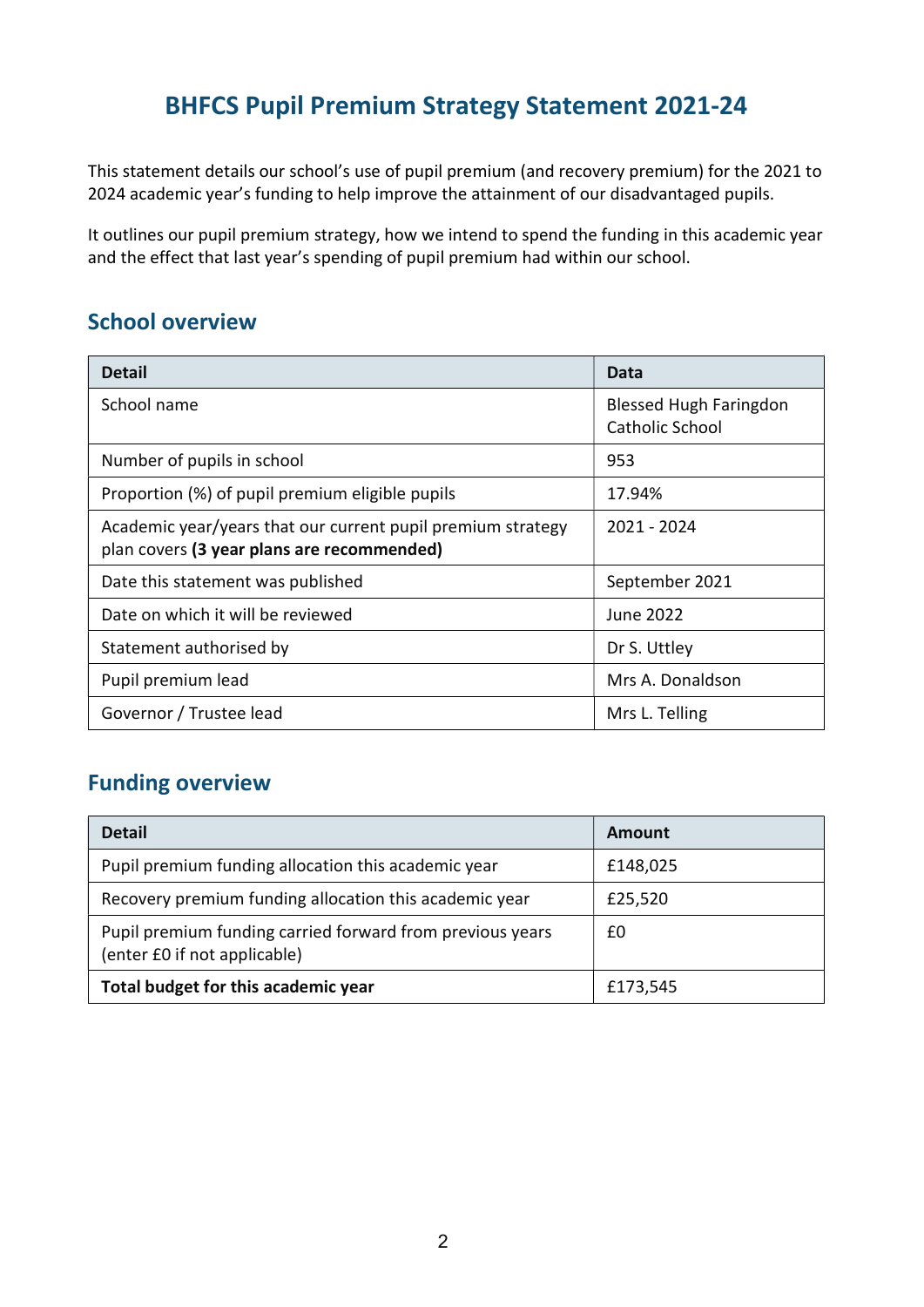# Part A: Pupil premium strategy plan

### Statement of intent

At Blessed Hugh Faringdon Catholic School, we are committed to reducing the gap by addressing inequalities that pupils face and raising the attainment of those students in lowincome families.

Additional support strategies to enable every pupil, however financially disadvantaged, to:

- Develop the whole person, students as individuals, not just as pieces of data
- Improve their levels of progress and attainment
- Close attainment gaps
- Have full access to the curriculum
- Access extra-curricular provision

#### Challenges

This details the key challenges to achievement that we have identified among our disadvantaged pupils.

| <b>Challenge</b><br>number | <b>Detail of challenge</b>                                                                |
|----------------------------|-------------------------------------------------------------------------------------------|
| 1                          | There is a gap in progress between disadvantaged pupils and non-<br>disadvantaged pupils. |
| 2                          | Progress in Maths is not in line with that of English.                                    |
| 3                          | Low levels of literacy and numeracy                                                       |
| 4                          | Low levels of aspiration leading to lower than expected progress.                         |
| 5                          | Challenging social, emotional and behavioural needs.                                      |
| 6                          | Low attendance / persistent absence of Pupil Premium students.                            |
| 7                          | Lack of independent home study.                                                           |
| 8                          | Proportion of BHFCS Cohort intake are in areas of deprivation                             |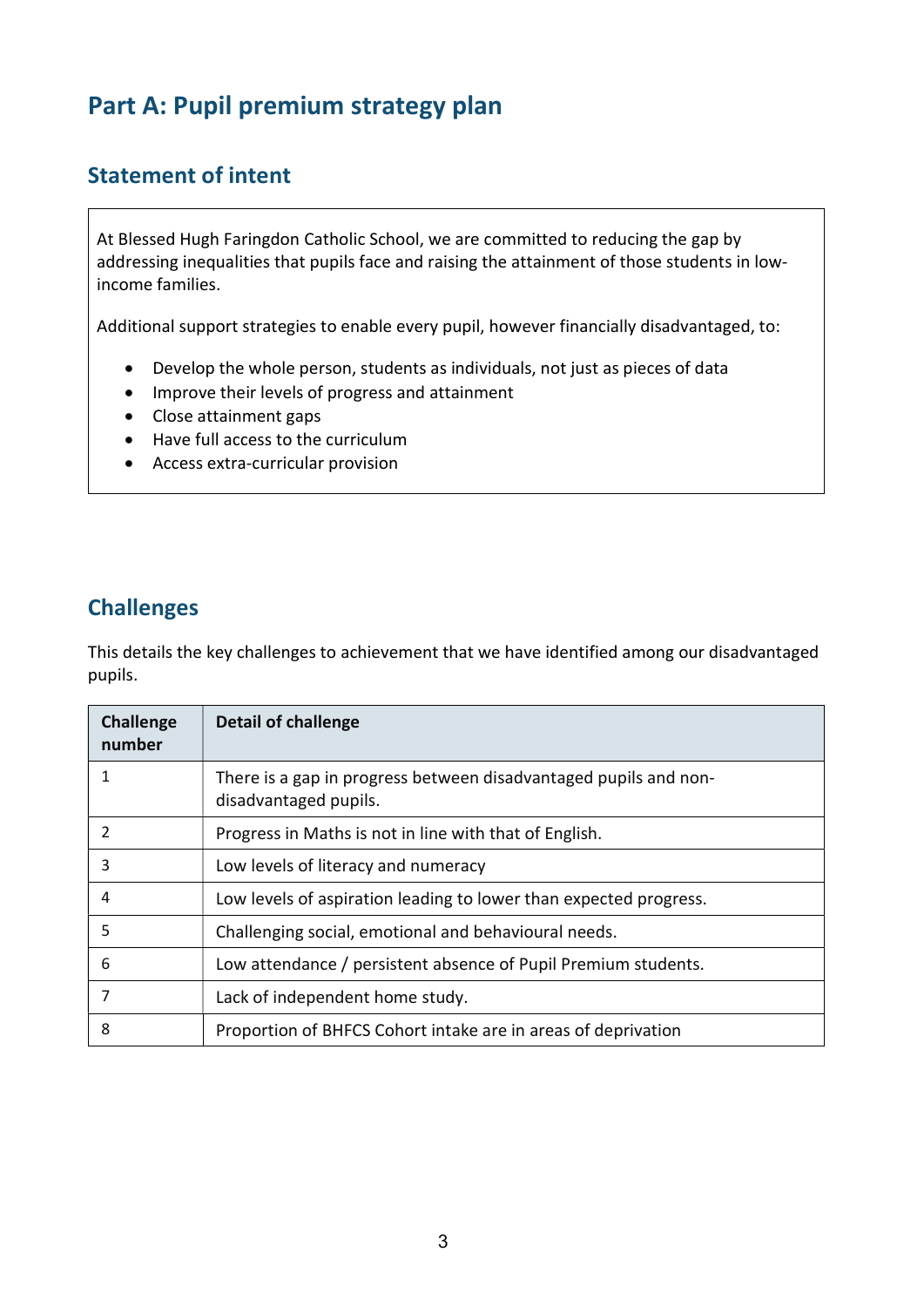#### Intended outcomes

This explains the outcomes we are aiming for by the end of our current strategy plan, and how we will measure whether they have been achieved.

| <b>Intended outcome</b>                                                                                                           | <b>Success criteria</b>                                                                                                                                                                                                                                                                                                                                                                                                                   |  |
|-----------------------------------------------------------------------------------------------------------------------------------|-------------------------------------------------------------------------------------------------------------------------------------------------------------------------------------------------------------------------------------------------------------------------------------------------------------------------------------------------------------------------------------------------------------------------------------------|--|
| Narrowing the gap in progress<br>between disadvantaged and non-<br>disadvantaged pupils across all<br>subjects at all Key Stages. | Progress of disadvantaged pupils is in line with that<br>of non-disadvantaged pupils.                                                                                                                                                                                                                                                                                                                                                     |  |
| Increased attainment for<br>disadvantaged pupils in Maths.                                                                        | Higher progress 8 scores for Maths for<br>disadvantaged pupils. No gap between progress 8<br>scores in English and maths for disadvantaged<br>pupils at BHFCS and other pupils nationally.                                                                                                                                                                                                                                                |  |
| Increased literacy and numeracy skills.                                                                                           | Low levels of literacy and numeracy are addressed<br>early on in Key Stage 3 to ensure that these pupils<br>are GCSE ready by Key Stage 4.                                                                                                                                                                                                                                                                                                |  |
| Increased levels of aspiration in all<br>pupils; having a positive impact on<br>progress.                                         | Pupils are confident learners and feel encouraged<br>to achieve. The potential is recognised in all pupils<br>and all feel valued and ambitious about their<br>futures.                                                                                                                                                                                                                                                                   |  |
| Enabling pupils with challenging<br>social, emotional and behavioural<br>needs to achieve and make good<br>progress.              | Pupils experiencing social, emotional and<br>behavioural needs are able to access the<br>curriculum and make good progress. Reduction in<br>the percentage of disadvantaged pupils who<br>receive one or more fixed term exclusions.<br>Reduction in the percentage of disadvantaged<br>pupils who receive one or more internal isolations.<br>Overall attitude to learning scores for<br>disadvantaged pupils in line with other pupils. |  |
| Increased levels of attendance for<br>disadvantaged pupils.                                                                       | Increased percentage of attendance for<br>disadvantaged pupils.                                                                                                                                                                                                                                                                                                                                                                           |  |
| Increased numbers of pupils<br>extending and developing their<br>learning at home.                                                | Increased number of pupils and parents engaged in<br>home study; impacting directly on overall progress.                                                                                                                                                                                                                                                                                                                                  |  |
| Greater parental engagement                                                                                                       | Increased parental engagement with increased<br>attendance at school events, including parents<br>evenings and curriculum evenings, improved home-<br>school collaboration with homework and concerns<br>surrounding attendance                                                                                                                                                                                                           |  |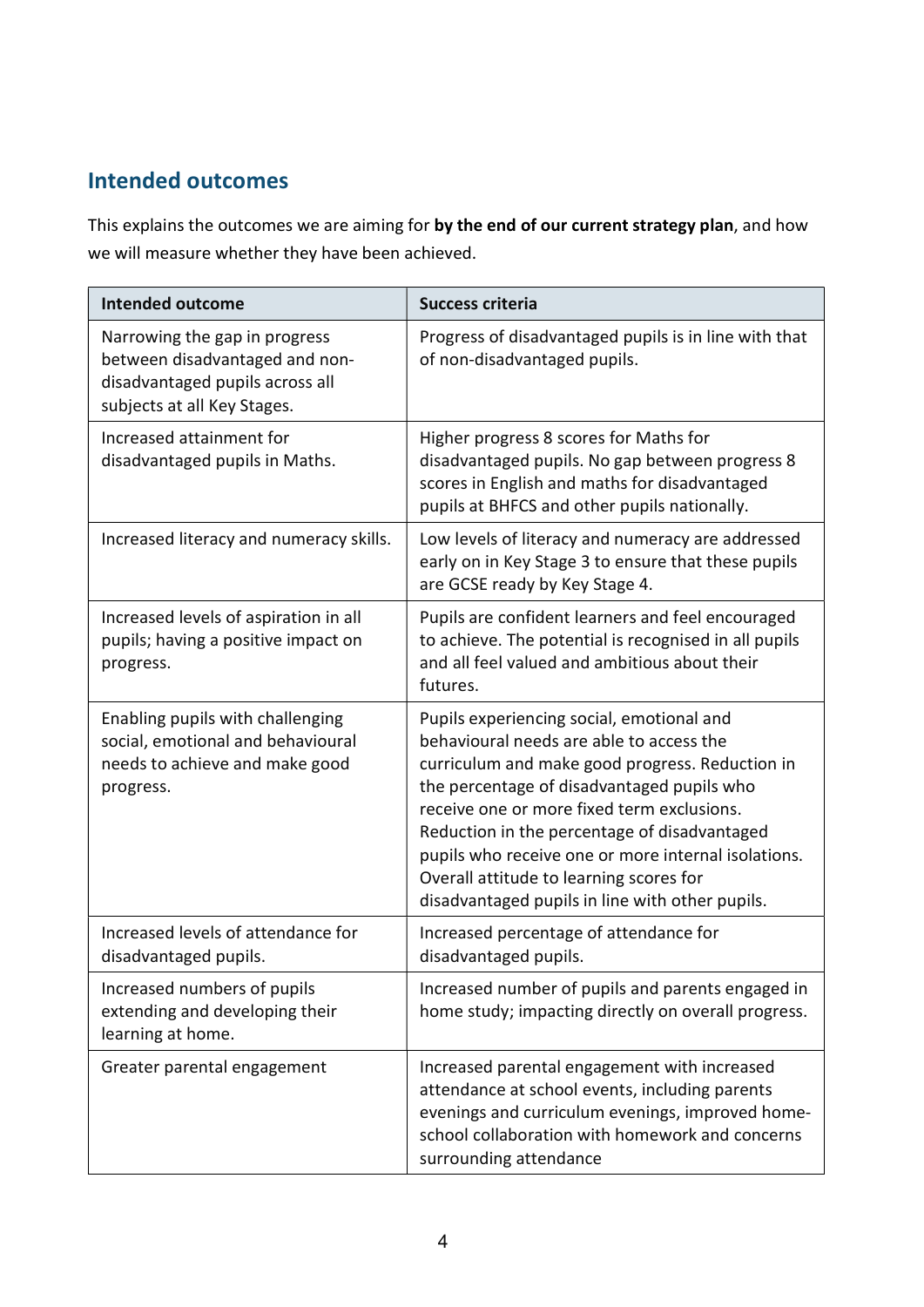# Activity in this academic year

This details how we intend to spend our pupil premium (and recovery premium funding) this academic year to address the challenges listed above.

#### Teaching (for example, CPD, recruitment and retention)

Budgeted cost: £27,588

| <b>Activity</b>                                                                                                                                                           | <b>Evidence that supports this approach</b>                                                                                                                                                                                                       | <b>Challenge number(s)</b><br>addressed |
|---------------------------------------------------------------------------------------------------------------------------------------------------------------------------|---------------------------------------------------------------------------------------------------------------------------------------------------------------------------------------------------------------------------------------------------|-----------------------------------------|
| Bespoke interventions<br>running throughout<br>academic year for<br>students<br>underachieving in Key<br>Stage 4 Maths                                                    | EEF Toolkit - Small group tuition - +4<br>months impact<br>DFE - School Let Tutoring Guidance -<br>+4 months impact                                                                                                                               | $\mathbf 1$<br>$\overline{2}$           |
| Schemes of work to<br>incorporate and<br>identify literacy and<br>numeracy skills in all<br>subject areas to<br>support the<br>development and<br>mastery of such skills. | EEF - The impact of mastery learning<br>approaches is an additional five months<br>progress, on average, over the course<br>of a year. +5 months                                                                                                  | $\mathbf{1}$<br>$\overline{2}$          |
| Mixed ability model for<br>KS3 - in place for Years<br>7 & 8 during Academic<br>Year of 2021-22.                                                                          | The impact of setting and streaming is<br>0 months progress, on average, with<br>lower impacts for low attaining pupils.<br>The evidence around setting and<br>streaming is limited. We have opted for<br>mixed ability for this purpose.         | 4<br>5                                  |
| The appointment of the<br>Accelerated<br>Achievement<br>Coordinator - role<br>includes 'Careers Lead'<br>responsibilities, eg -<br>careers advice and<br>support          | CEC report (2020): highlights<br>importance of careers guidance. Effect<br>sizes reported by Hattie (2016) show<br>that Careers interventions have an<br>effect size of +0.38 and are likely to<br>have positive effect on student<br>achievement | 4                                       |
| Introduction of the<br>Faringdon Scholarship                                                                                                                              | CEC report (2020): highlights im-<br>portance of careers guidance. Effect<br>sizes reported by Hattie (2016) show                                                                                                                                 | 4                                       |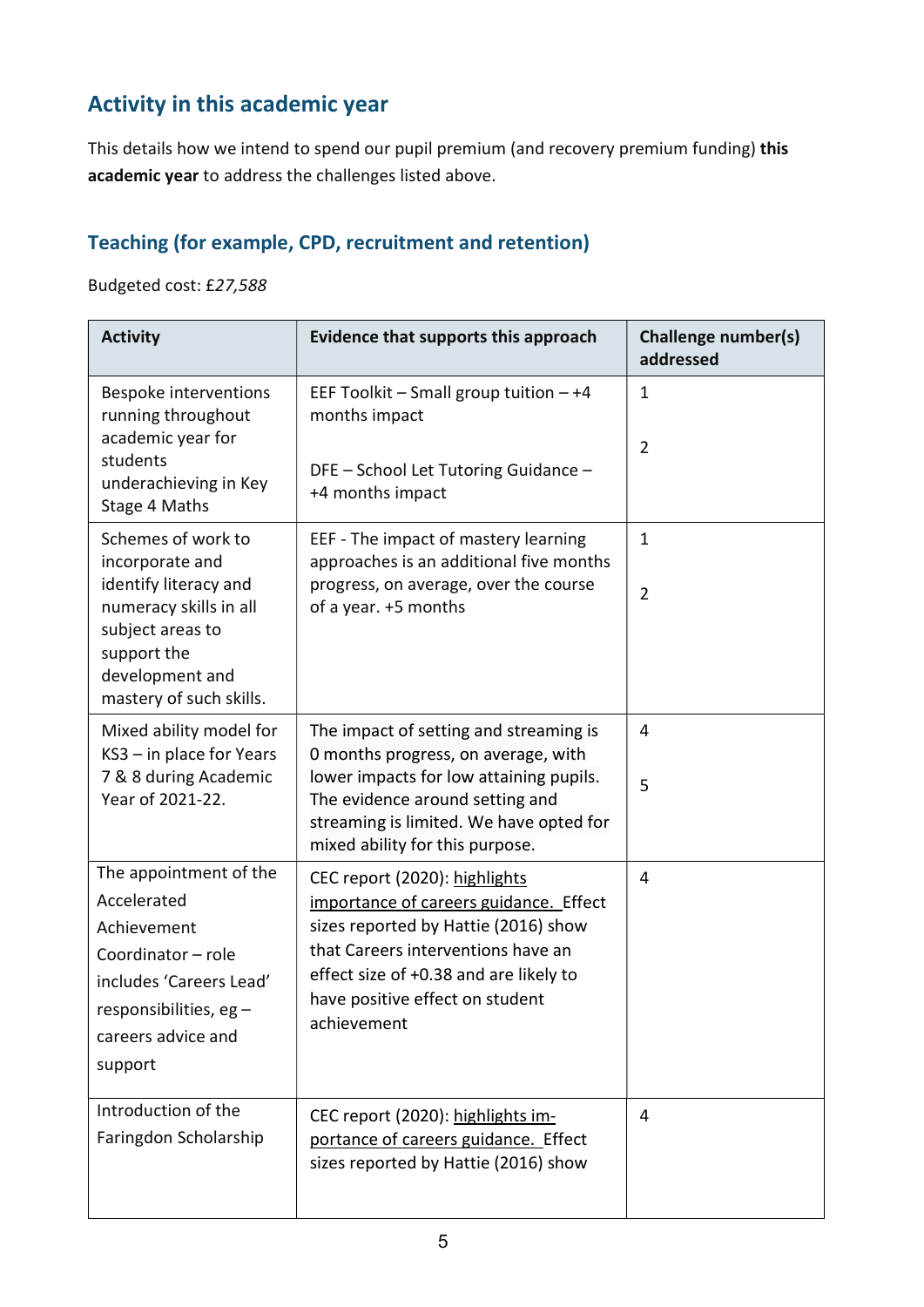|                                                | that Careers interventions have an ef-<br>fect size of +0.38 and are likely to have<br>positive effect on student achievement                                                                                                                                                                                                                                |   |
|------------------------------------------------|--------------------------------------------------------------------------------------------------------------------------------------------------------------------------------------------------------------------------------------------------------------------------------------------------------------------------------------------------------------|---|
|                                                | The potential impact of metacognition<br>and self-regulation approaches is high<br>(+7 months additional progress), alt-<br>hough it can be difficult to realise this<br>impact in practice as such methods re-<br>quire pupils to take greater responsibil-<br>ity for their learning and develop their<br>understanding of what is required to<br>succeed. |   |
| The development of<br>Student Leadership roles | EEF - the average impact of arts<br>participation on other areas of                                                                                                                                                                                                                                                                                          | 4 |
| within the school                              | academic learning appears to be<br>positive but moderate, about an<br>additional three months progress.                                                                                                                                                                                                                                                      | 5 |
|                                                | The potential impact of metacognition<br>and self-regulation approaches is high<br>(+7 months additional progress),<br>although it can be difficult to realise this<br>impact in practice as such methods                                                                                                                                                    |   |
|                                                | require pupils to take greater<br>responsibility for their learning and                                                                                                                                                                                                                                                                                      |   |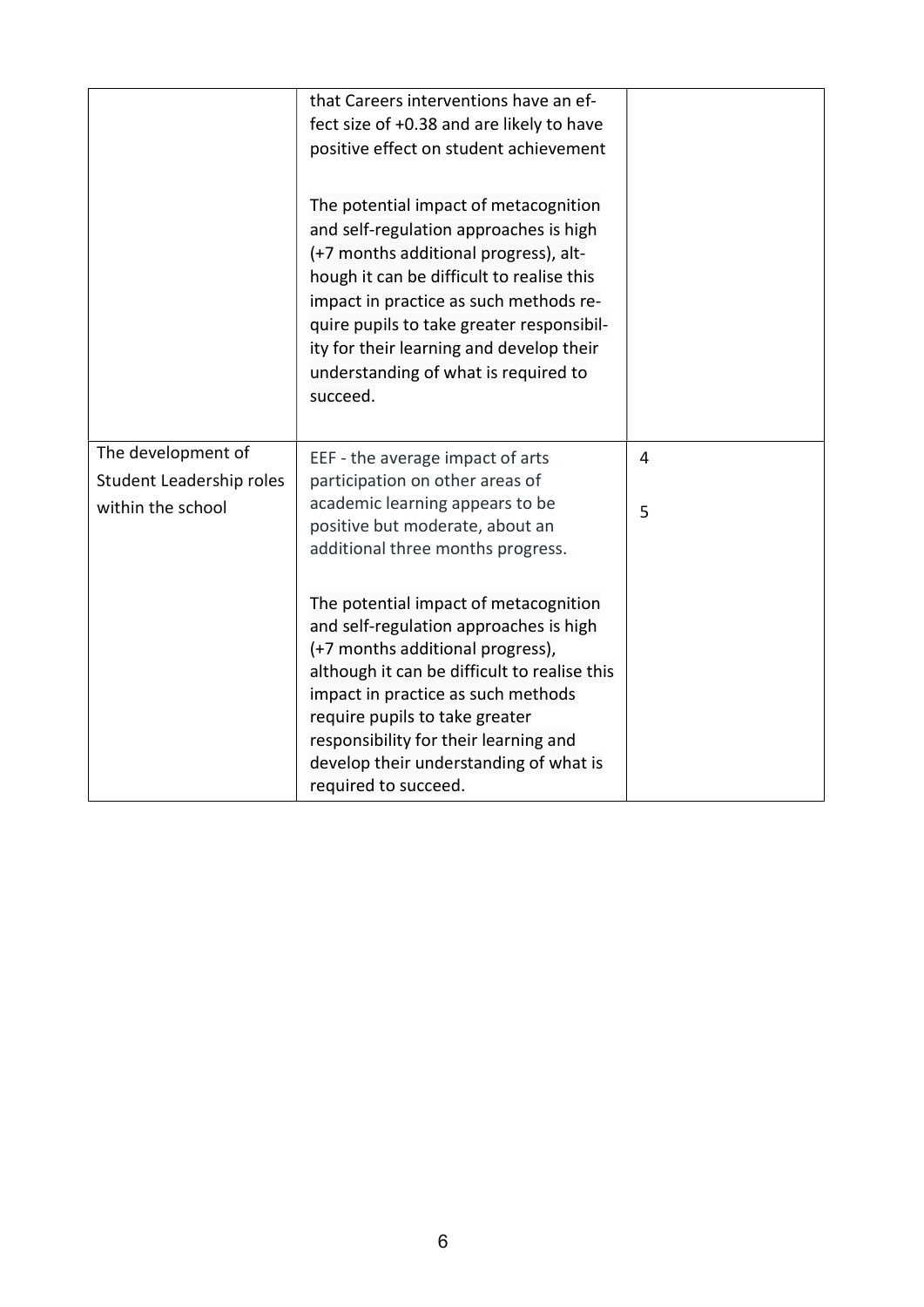# Targeted academic support (for example, tutoring, one-to-one support structured interventions)

Budgeted cost: £46,825

| <b>Activity</b>                                                                                             | <b>Evidence that supports this approach</b>                                                                                                                                                                                                      | <b>Challenge number(s)</b><br>addressed |
|-------------------------------------------------------------------------------------------------------------|--------------------------------------------------------------------------------------------------------------------------------------------------------------------------------------------------------------------------------------------------|-----------------------------------------|
| A full intervention<br>programme for KS3,4 &                                                                | EEF Toolkit - extending the school day -<br>+3 months impact                                                                                                                                                                                     | $\mathbf{1}$                            |
| 5 pupils                                                                                                    |                                                                                                                                                                                                                                                  | $\overline{2}$                          |
|                                                                                                             |                                                                                                                                                                                                                                                  | 3                                       |
| Maths small group<br>tuition for targeted                                                                   | EEF Toolkit $-$ Small group tuition $-+4$<br>months impact                                                                                                                                                                                       | $\mathbf{1}$                            |
| groups of pupils making<br>less than expected                                                               | DFE - School Let Tutoring Guidance -                                                                                                                                                                                                             | $\overline{2}$                          |
| progress through<br>employment of maths<br>tutor.                                                           | +4 months impact                                                                                                                                                                                                                                 | 3                                       |
| Use of Lexia to support<br>literacy and reading with<br>target pupils.<br>Reading intervention<br>programme | EEF Toolkit - Reading comprehension -<br>+6 months impact<br>The independent evaluation found that<br>children offered Lexia made the<br>equivalent of two additional months'<br>progress in reading, on average,<br>compared to other children. | 3                                       |
|                                                                                                             | EEF Toolkit - Reading comprehension -<br>+6 months impact                                                                                                                                                                                        |                                         |
| Alternative curriculum<br>provision for targeted                                                            | EDT.com (2011) - Regardless of the<br>precise delivery model, effective AEP:                                                                                                                                                                     | 4                                       |
| pupils                                                                                                      | • Creates 'smaller, more personal<br>environments' or small learning<br>communities                                                                                                                                                              | 5                                       |
|                                                                                                             | • Focuses on skills development                                                                                                                                                                                                                  |                                         |
|                                                                                                             | • Is rooted in the communities in which<br>the young people are based                                                                                                                                                                            |                                         |
|                                                                                                             | • Focuses on addressing risk factors and<br>providing opportunities to develop<br>protective factors                                                                                                                                             |                                         |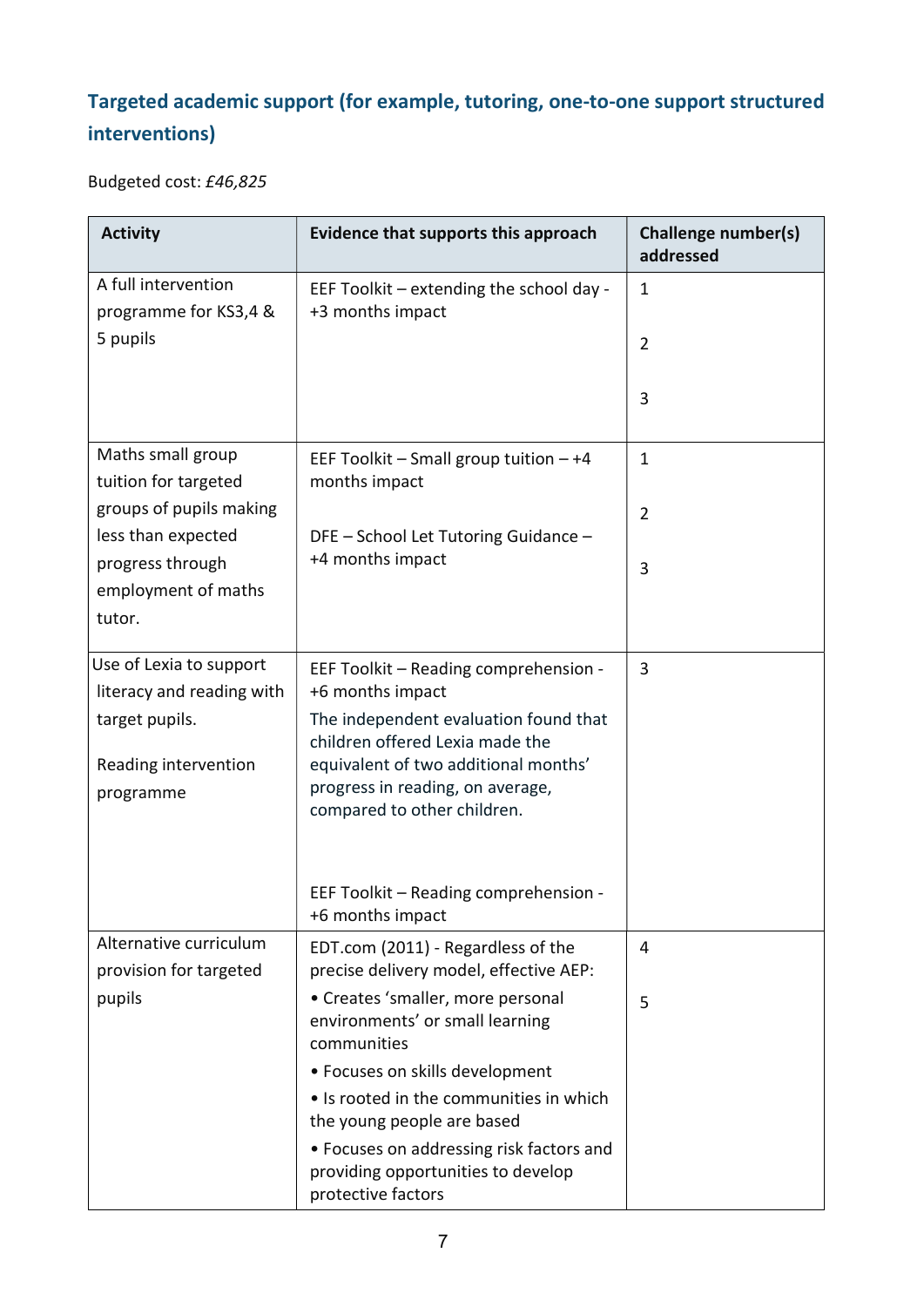|                               | • Offers ongoing support                                  |   |
|-------------------------------|-----------------------------------------------------------|---|
| Use of Barriers to            | Gov.uk - Support for non-academic is-                     | 7 |
| Learning Fund: used on a      | sues that impact success in school, such                  |   |
| bidding system, Middle        | as attendance, behaviour and social and                   | 8 |
| Leaders within school         | emotional challenges. For example:                        |   |
| pitch for funding to          | help with the cost of educational                         |   |
| support PP pupils with        | trips or visits                                           |   |
| curriculum-related things     |                                                           |   |
| to specific subjects,         | EEF - To facilitate independent study                     |   |
| including some trips,         | and engage parental support. +8                           |   |
| revision guides and           | months progress for metacognition and<br>self-regulation. |   |
| resources                     |                                                           |   |
|                               |                                                           |   |
| Introduction of St Cecilia    | EEF - Arts participation approaches can                   | 4 |
| Fund – providing group        | have a positive impact on academic out-                   |   |
| instrumental lessons for      | comes in other areas of the curriculum. +                 | 7 |
| <b>Pupil Premium students</b> | 3 months                                                  |   |
| on 'scholarship'              |                                                           |   |
| application basis             |                                                           |   |
|                               |                                                           |   |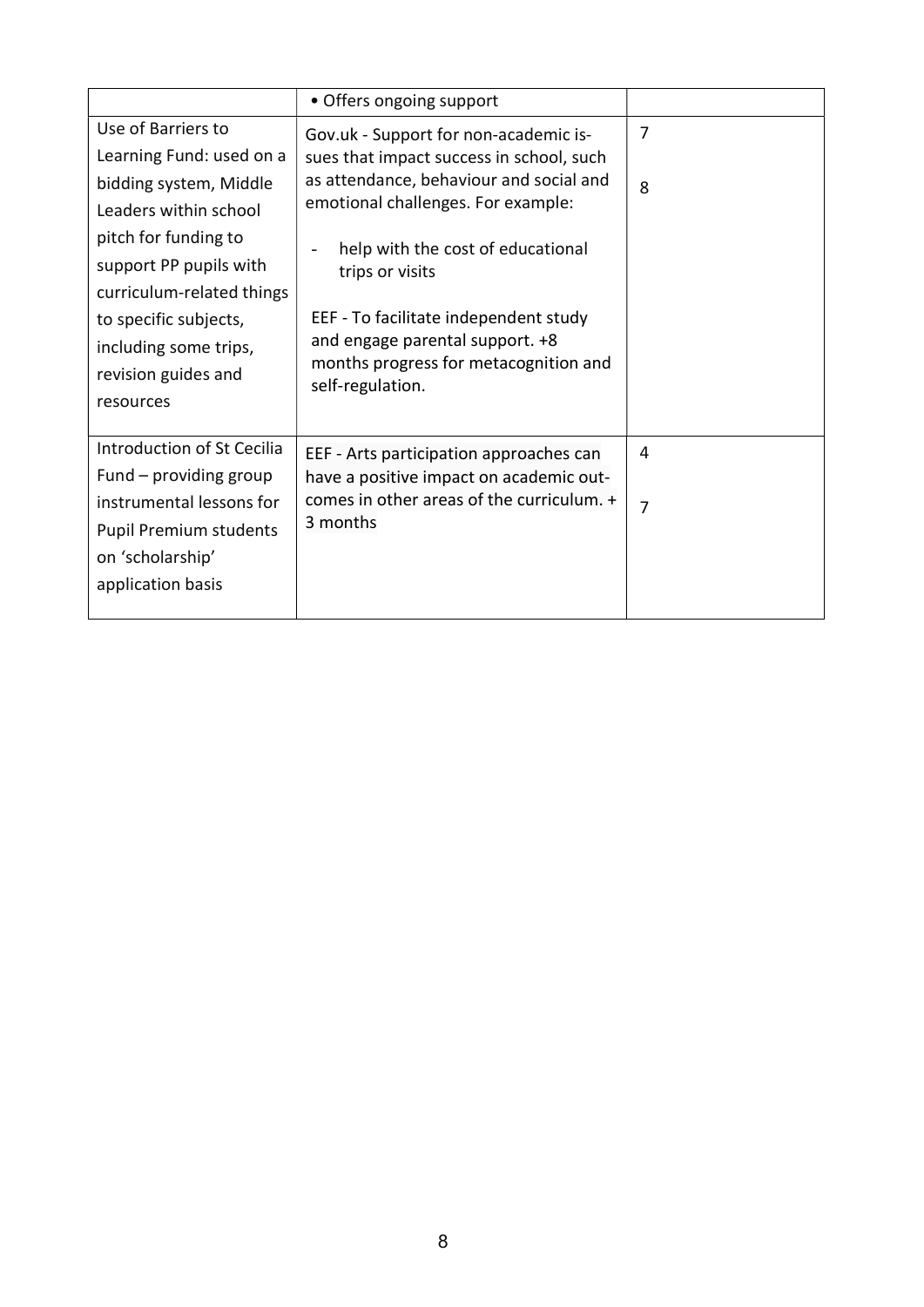# Wider strategies (for example, related to attendance, behaviour, wellbeing)

Budgeted cost: £108,820

| <b>Activity</b>                                                               | Evidence that supports this approach                                                                                                                                                                               | <b>Challenge number(s)</b><br>addressed |
|-------------------------------------------------------------------------------|--------------------------------------------------------------------------------------------------------------------------------------------------------------------------------------------------------------------|-----------------------------------------|
| Use of the Local<br><b>Authority Educational</b><br>Welfare Officer service   | DFE 2016 – found that the higher the<br>overall absence rate across KS4 the<br>lower the likely level of attainment at<br>the end of KS4. "Overall absence had a<br>statistically negative link to<br>attainment." | 7                                       |
| Development of whole-<br>school Attendance and<br><b>Punctuality Strategy</b> | DFE 2016 – found that the higher the<br>overall absence rate across KS4 the<br>lower the likely level of attainment at<br>the end of KS4. "Overall absence had a<br>statistically negative link to                 | 4<br>5<br>6                             |
|                                                                               | attainment."                                                                                                                                                                                                       |                                         |
| Development of the<br>whole school behaviour                                  | EEF - Behaviour interventions -<br>approaches to develop a positive school                                                                                                                                         | 5                                       |
| policy                                                                        | ethos and discipline which also aims to<br>support greater engagement in<br>learning.+4 months Impact                                                                                                              | 6                                       |
| DFE Laptop Scheme                                                             | Wider literature e.g. Colman (2021)<br>shows that PP students significantly<br>affected by digital divide, especially                                                                                              | 7                                       |
|                                                                               | during pandemic.                                                                                                                                                                                                   | 8                                       |
| Behaviour support                                                             | EEF - Behaviour interventions -<br>approaches to develop a positive school                                                                                                                                         | 5                                       |
|                                                                               | ethos and discipline which also aims to<br>support greater engagement in<br>learning.+4 months Impact                                                                                                              | 6                                       |
|                                                                               |                                                                                                                                                                                                                    | 7                                       |
|                                                                               | EEF - Parental Engagement - +4 months<br>impact                                                                                                                                                                    |                                         |
| School Counsellor in                                                          | EEF - The average impact of successful                                                                                                                                                                             | 5                                       |
| school for two days per                                                       | SEL interventions is an additional four                                                                                                                                                                            |                                         |
| week                                                                          | months' progress over the course of                                                                                                                                                                                |                                         |
|                                                                               | a year. The security of this evidence is,<br>however, very low, so schools should                                                                                                                                  |                                         |
|                                                                               | carefully monitor the efficacy of                                                                                                                                                                                  |                                         |
|                                                                               | approaches in their own settings.<br>Alongside academic outcomes, SEL                                                                                                                                              |                                         |
|                                                                               | interventions have an identifiable and                                                                                                                                                                             |                                         |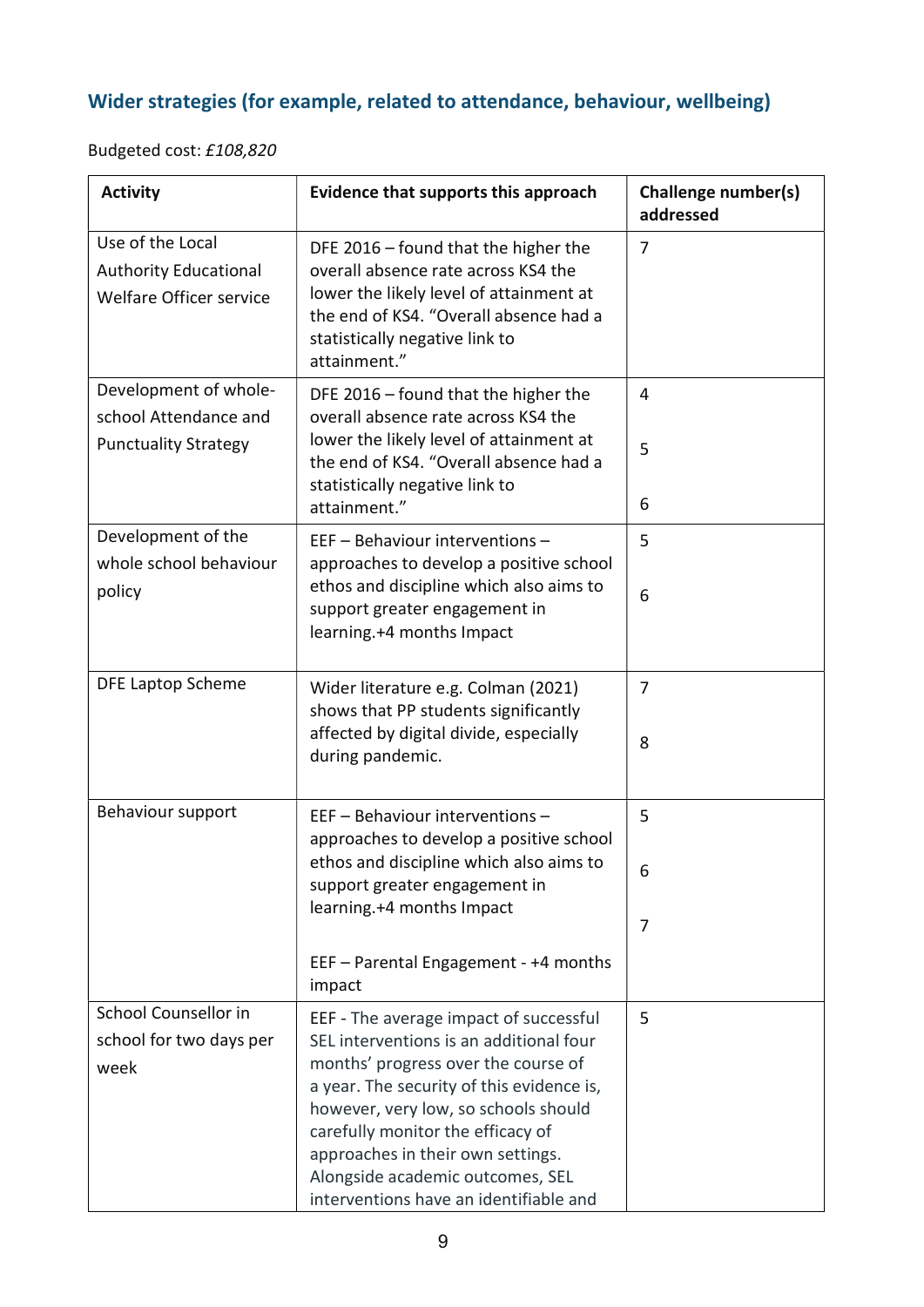|                                                                                              | valuable impact on attitudes to learning<br>and social relationships in school. +4<br>months<br>EEF - On average, individualised<br>instruction approaches have an impact<br>of 4 months' additional progress. This is<br>linked to 1:1 counselling approach with<br>bespoke interventions depending on<br>the students' needs. +4 months |                     |
|----------------------------------------------------------------------------------------------|-------------------------------------------------------------------------------------------------------------------------------------------------------------------------------------------------------------------------------------------------------------------------------------------------------------------------------------------|---------------------|
| Whole staff mental<br>health and wellbeing<br>training                                       | EEF - Social and emotional learning<br>(SEL) interventions seek to improve<br>pupils' decision-making skills,<br>interaction with others and their self-<br>management of emotions, rather than<br>focusing directly on the academic or<br>cognitive elements of learning. + 4<br>months                                                  | 4<br>5<br>6         |
| The employment of KS3<br>and KS4 Pastoral and<br>Achievement Co-<br>Ordinators               | EEF - Behaviour interventions -<br>approaches to develop a positive school<br>ethos and discipline which also aims to<br>support greater engagement in<br>learning. +4 months Impact                                                                                                                                                      | 4<br>5<br>6         |
| <b>Breakfast Club</b>                                                                        | Gov.uk - Support for non-academic is-<br>sues that impact success in school, such<br>as attendance, behaviour and social and<br>emotional challenges. For example:<br>school breakfast clubs<br>Opportunity to provide food for all stu-<br>dents, so no child arrives to school hun-<br>gry                                              | 8                   |
| Use of Teams $-$ Office<br>365 – for both sharing of<br>resources and issuing of<br>homework | Homework has a positive impact on<br>average (+5 months), particularly with<br>pupils in secondary schools.                                                                                                                                                                                                                               | 7<br>8              |
| The use of Group Call                                                                        | EEF - Parental Engagement - +4 months<br>impact                                                                                                                                                                                                                                                                                           | $\overline{7}$<br>8 |
| Membership of The PiXL<br>Club                                                               | The EEF's guide "Putting Evidence to<br>Work, A Guide for Implementation"<br>(Sharples, Albers, & Fraser, 2018) -                                                                                                                                                                                                                         | 1                   |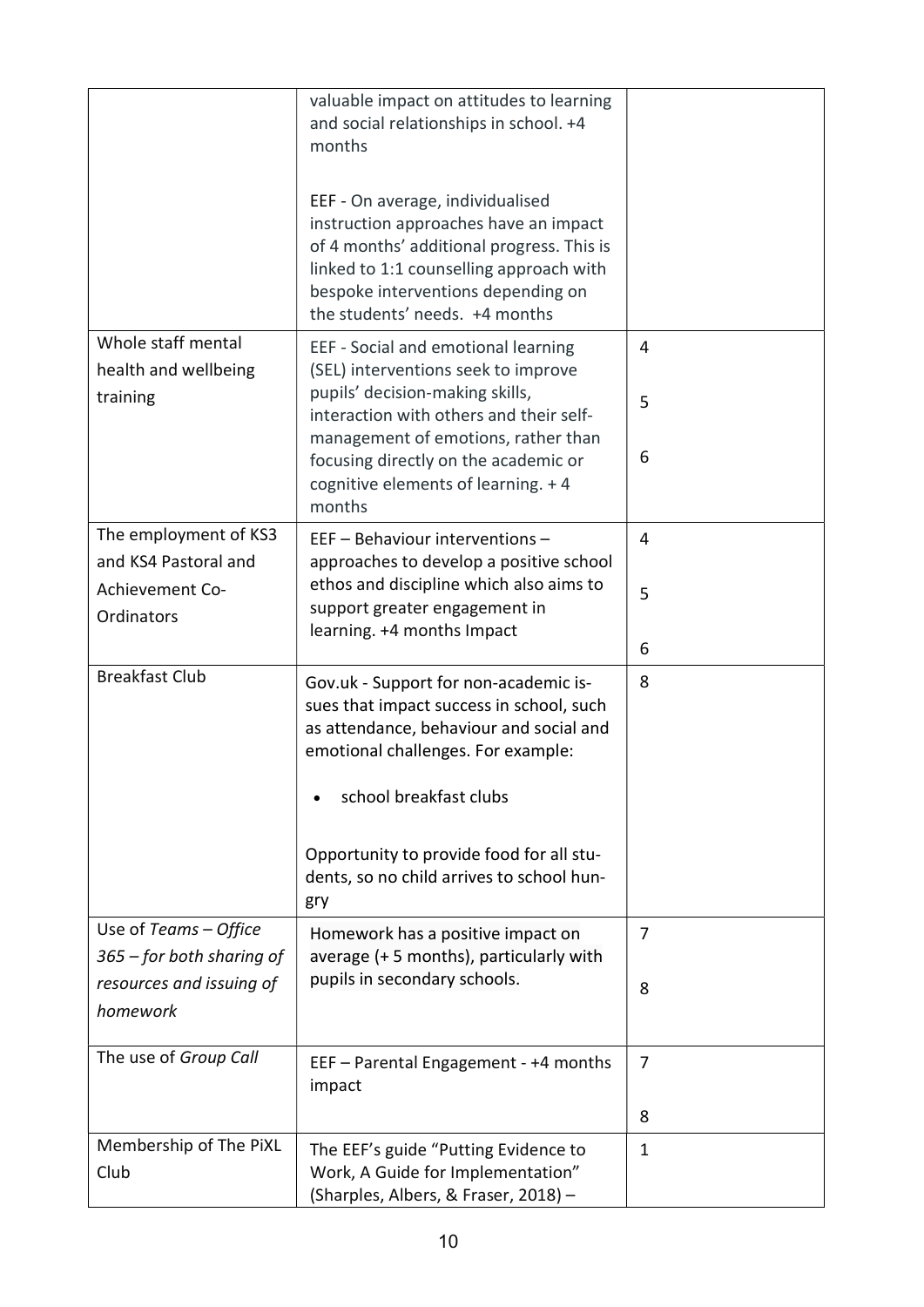|                                                                                                                              | highlights the importance of building<br>teams such as "data teams" to improve<br>leadership capacity and deliver school<br>improvement                                                                                                                                    | $\overline{2}$<br>3            |
|------------------------------------------------------------------------------------------------------------------------------|----------------------------------------------------------------------------------------------------------------------------------------------------------------------------------------------------------------------------------------------------------------------------|--------------------------------|
|                                                                                                                              | EEF - On average, individualised<br>instruction approaches have an impact<br>of 4 months' additional progress.                                                                                                                                                             | $\overline{7}$                 |
|                                                                                                                              | EEF Toolkit $-$ Small group tuition $-+4$<br>months impact                                                                                                                                                                                                                 |                                |
|                                                                                                                              | EEF Toolkit - extending the school day -<br>+3 months impact                                                                                                                                                                                                               |                                |
| Use of tracking<br>programs: 4Matrix and<br><b>FFT</b>                                                                       | The EEF's guide "Putting Evidence to<br>Work, A Guide for Implementation"<br>(Sharples, Albers, & Fraser, 2018) -<br>highlights the importance of building                                                                                                                 | $\mathbf{1}$<br>$\overline{2}$ |
|                                                                                                                              | teams such as "data teams" to improve<br>leadership capacity and deliver school<br>improvement                                                                                                                                                                             | 3                              |
| Hardship Fund -<br>providing support for all<br>families, such as<br>uniform support, food<br>provided during school<br>time | EEF - Wearing a uniform is not, on its<br>own, likely to improve learning, but can<br>be successfully incorporated into<br>a broader school improvement process<br>which includes the development of<br>a school ethos and the improvement of<br>behaviour and discipline. | 8                              |
| Use of Barriers to<br>Learning Fund: used on<br>a bidding system,<br>Middle Leaders within<br>school pitch for funding       | Gov.uk - Support for non-academic is-<br>sues that impact success in school, such<br>as attendance, behaviour and social and<br>emotional challenges. For example:                                                                                                         | 7<br>8                         |
| to support PP pupils<br>with curriculum-related<br>things to specific                                                        | help with the cost of educational<br>trips or visits                                                                                                                                                                                                                       |                                |
| subjects, including<br>some trips, revision<br>guides and resources                                                          | To facilitate independent study and<br>engage parental support. EEF sug-<br>gest +8 months progress for meta-<br>cognition and self-regulation.                                                                                                                            |                                |

# Total budgeted cost: £183,233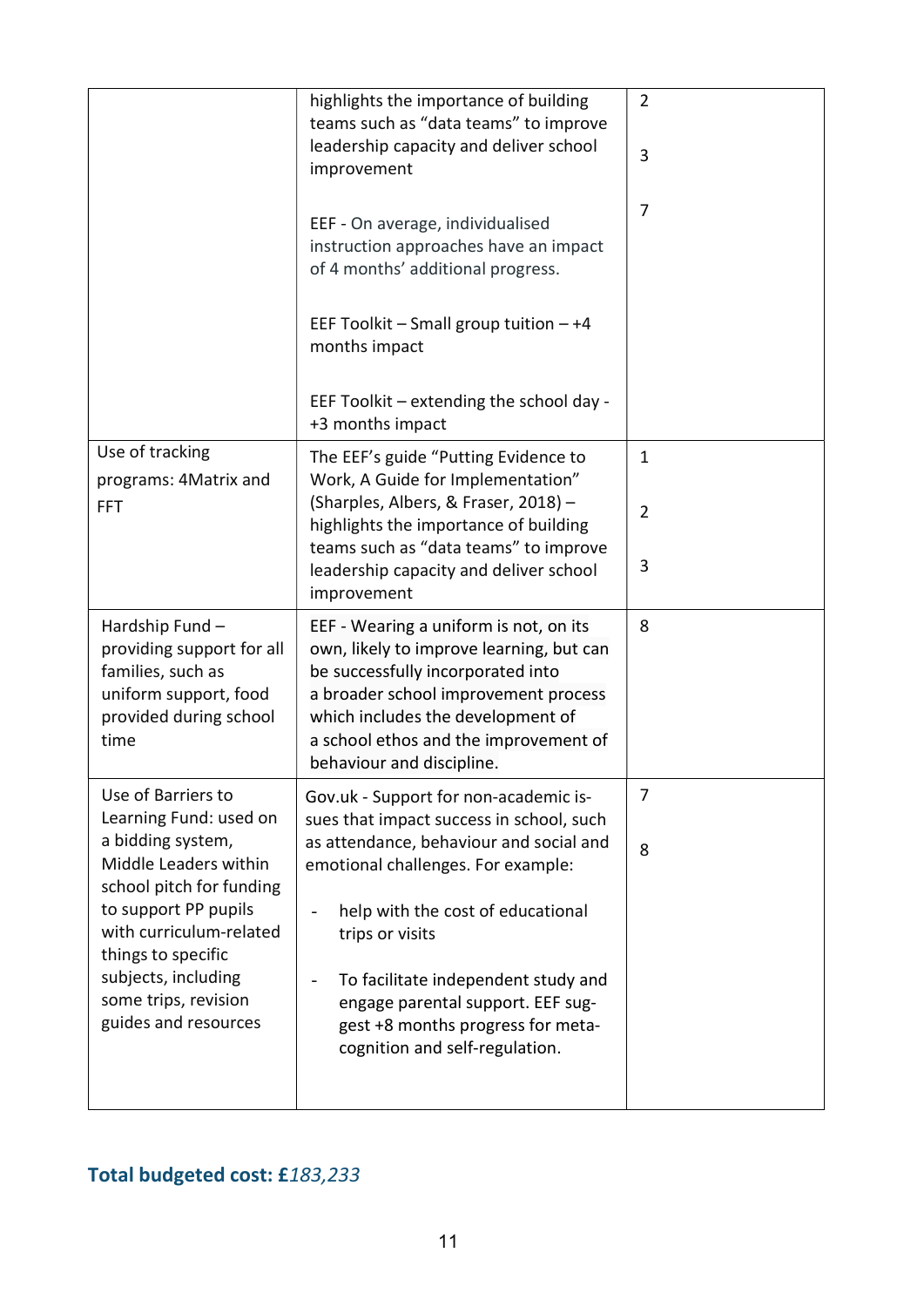# Part B: Review of outcomes in the previous academic year

#### Pupil Premium Strategy Outcomes 2020-21

With the introduction of 'TAGS' (teacher assessed grades) during 2020/21, internal data suggested that the performance of disadvantaged pupils was higher than in the previous 3 years with regards to Progress 8 Figures. The P8 figure was '0' which reflected the work focused on PP students across the year – providing additional revision/intervention sessions, implementation of 'Barriers to Learning Fund' which equipped every PP student with revision guides and materials plus the DFE Covid-19 laptops.

Having said that, the 'gap' between PP and non-PP remained: '-0.76' difference, with their non-PP outperforming PP by ¾ grade. Whilst PP students made 'better progress' overall, their counterparts made better progress and this is now our focus for this academic year and beyond. Maths is a particular focus as this suggested the biggest gap.

The introduction, and use, of the 'Catch Up Fund' revealed cross-over between the PP strategies, which could attribute to the gap being in place – despite PP students making better progress overall.

Focusing on the 'destinations' of the Pupil Premium students Post-16 in 2021, all students were supported with bespoke interventions and started a place at a Post-16 provider in September 2021 – providing a 0% NEET figure. This approach will be mirrored this academic year to ensure a consistent 0% NEET figure.

The use of the 'Faringdon Scholarship' demonstrated success with students in 6<sup>th</sup> Form attending Oxbridge and Russell Group open days; applying in increasing numbers to Oxbridge and Russell Group universities; transitioning to Russell Group universities; successfully applying to highly competitive vocational courses such as medicine & dentistry (UCAS Early deadline courses) and applying for and successfully carrying out leadership roles in school. Raising aspiration and the use of metacognition is an evidence-based strategy, which we will continue to develop as part of this strategy going forward.

Attendance is a key focus for this strategy, following the end of year data for 2020/21. Pupil Premium attendance was 92.79% and Non-Pupil Premium 95.63%. Free School Meal children are also of concern with their attendance figure at 92.13% as a discrete group.

Due to the impact of COVID-19 on both attendance and punctuality, an introduction of a thorough Attendance and Punctuality strategy has been put in place, with support for Heads of Year from the Key Stage 3 and 4 Pastoral and Achievement Co-ordinators. Deadlines and structures are in place to ensure our disadvantaged families are supported throughout, with